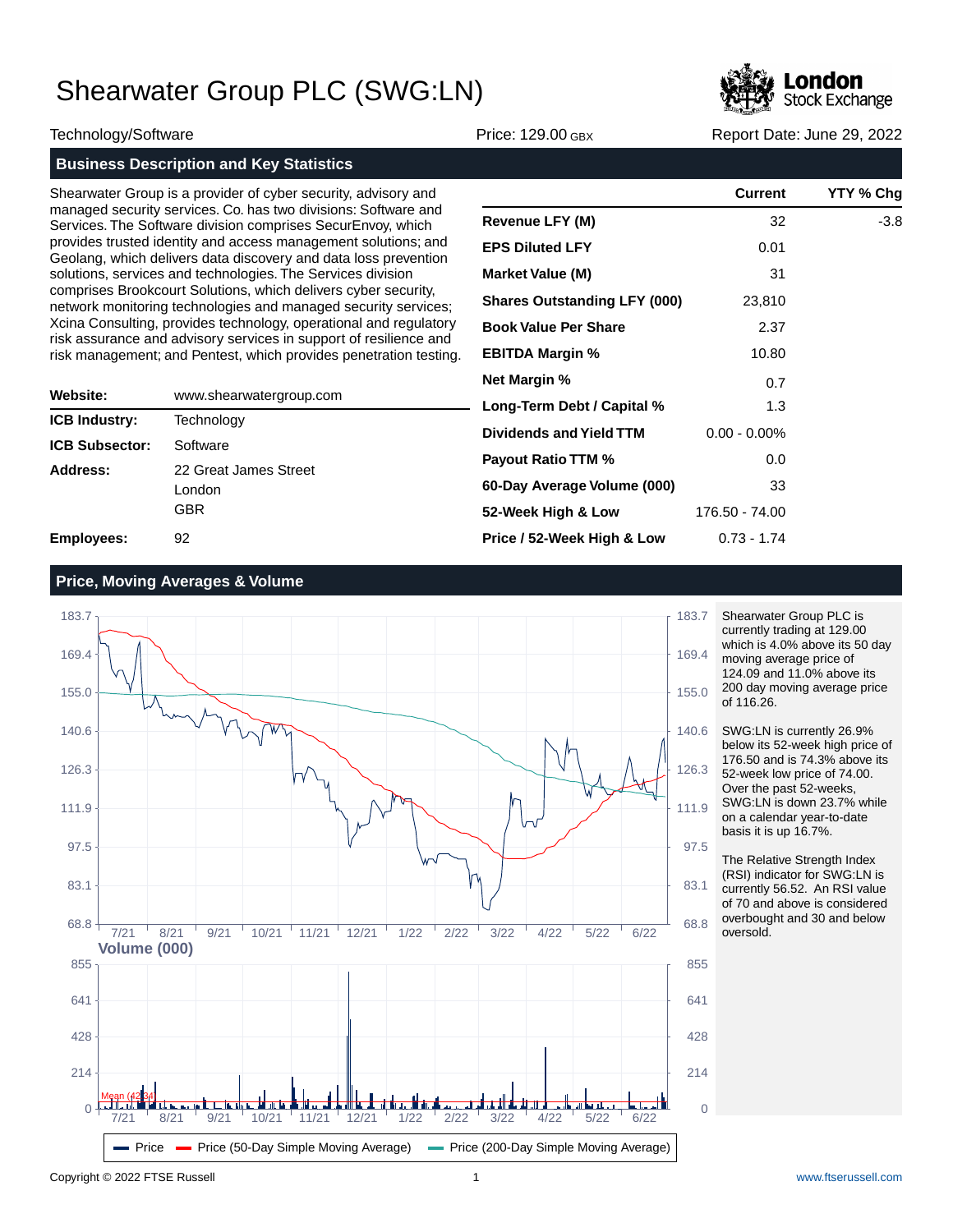

### Technology/Software **Price: 129.00 GBX** Report Date: June 29, 2022

## **Price Performance, Technical Indicators & Risk Metrics**

|                          |          | <b>Difference</b> |                                      |        |
|--------------------------|----------|-------------------|--------------------------------------|--------|
| <b>Price Performance</b> | % Change | vs FTSE 350       | <b>Technical Indicators</b>          |        |
| 1-Day $%$                | $-6.52$  | $-6.15$           | 50-Day Average Price                 | 124.09 |
| 1-Week %                 | 11.69    | 8.90              | Price / 50-Day Average               | 1.04   |
| 4-Week %                 | 8.86     | 13.20             | 200-Day Average Price                | 116.26 |
| 52-Week %                | $-23.67$ | $-22.91$          | Price / 200-Day Average              | 1.11   |
| Quarter-to-Date %        | 22.86    | 26.73             | <b>RSI - Relative Strength Index</b> | 56.52  |
| Year-to-Date %           | 16.74    | 20.87             | <b>Risk Metrics</b>                  |        |
| Last Month %             | $-11.94$ | -12.43            | <b>Price Volatility</b>              | 6.73   |
| <b>Last Quarter %</b>    | $-4.98$  | -4.71             | <b>Sharpe Ratio</b>                  |        |
| Last Calendar Year %     | $-27.06$ |                   | -41.42 Sortino Ratio                 |        |

## **5-Year Price Performance vs. FTSE 350**

**Shearwater Group PLC**<br> **FTSE 350 Index**<br> **Current: 0.99 CAGR: -0.1%**<br>
Current: 0.99 CAGR: -0.1%



**FTSE 350 Index Current: 0.99 CAGR: -0.1%**

Over the past five years, Shearwater Group PLC's stock price is down 26.3% which is 25.8% below the FTSE 350 Index performance of -0.5% over the same period. Shearwater Group PLC's cumulative annualized growth rate (CAGR) over the five year period has been -10.5% while that of the FTSE 350 Index has been -0.1%.

Over the past year, Shearwater Group PLC's stock price performance of -23.7% has underperformed that of the FTSE 350 Index by 22.9%. On a year-to-date basis, Shearwater Group PLC's stock price performance of 16.7% has underperformed the FTSE 350 Index by 20.9%.

Over the past week, Shearwater Group PLC's stock price performance of 11.7% has outperformed that of the FTSE 350 Index by 8.9%.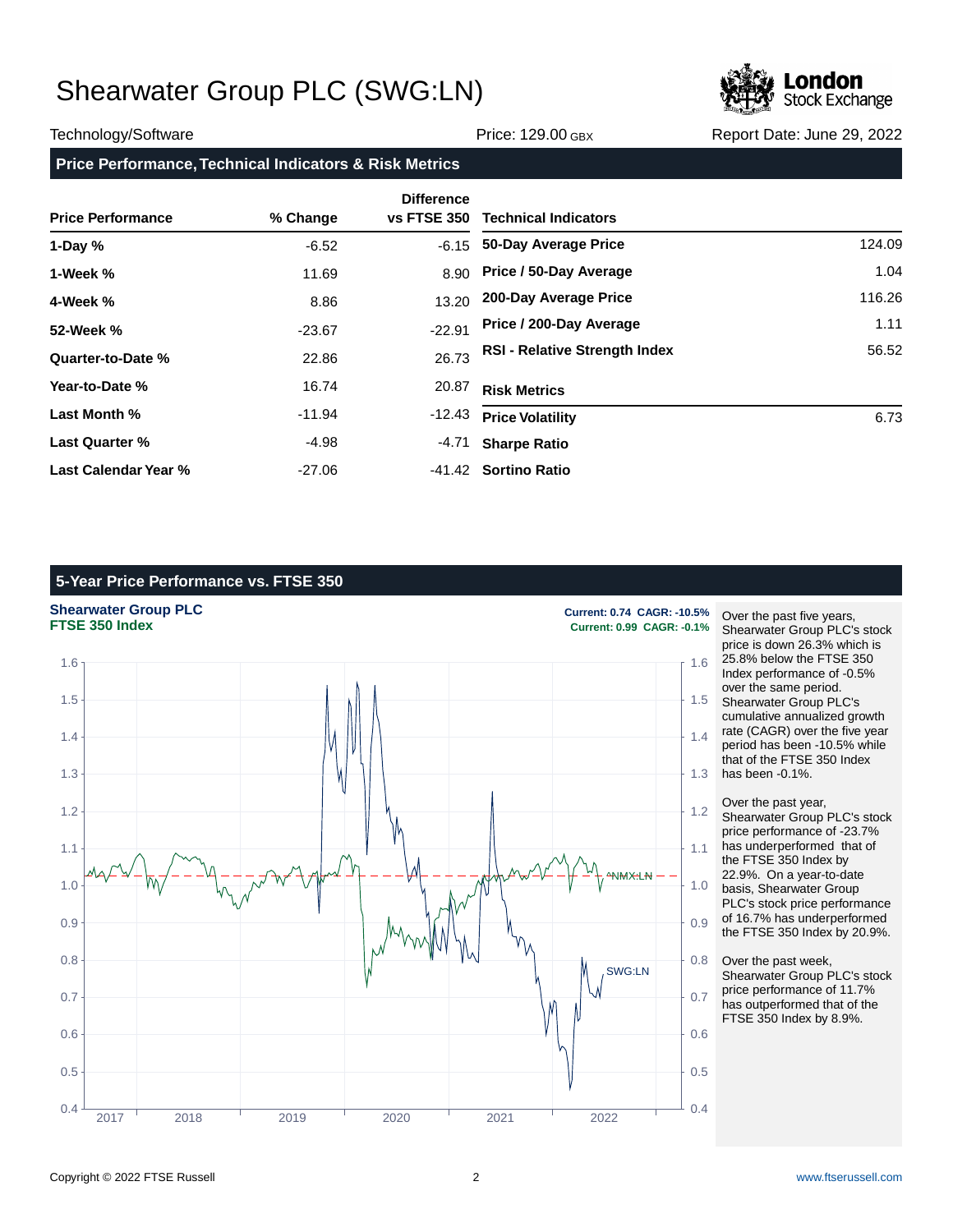

Technology/Software **Price: 129.00 GBX** Report Date: June 29, 2022

```
Growth and Profitability Metrics
```

| <b>Historical Growth</b>      | 3-Year | 5-Year | 10-Year | Profitability              | <b>Current</b> | 5-Year<br>Average | 10-Year<br>Average |
|-------------------------------|--------|--------|---------|----------------------------|----------------|-------------------|--------------------|
| Revenues %                    | 72.0   |        |         | Gross Margin %             | 31.2           |                   |                    |
| Revenues Per Share %          | $-7.4$ |        |         | <b>EBITDA Margin %</b>     | 10.8           |                   |                    |
| <b>EBITDA %</b>               | 999.9  |        |         | <b>Pre-Tax Margin %</b>    | 0.1            |                   |                    |
| <b>EPS Diluted %</b>          | 999.9  | 999.9  |         | <b>Net Margin %</b>        | 0.7            |                   |                    |
| <b>Free Cash Flow %</b>       | 999.9  |        |         | <b>Return on Equity %</b>  | 0.4            | $-14.9$           | $-27.9$            |
| <b>Cash from Operations %</b> | 999.9  | 999.9  |         | <b>Return on Capital %</b> | 0.4            | $-10.0$           | $-23.7$            |
| <b>Book Value %</b>           | 1.1    | 35.1   |         | <b>Return on Assets %</b>  | 0.3            | $-8.5$            | $-21.4$            |



 $-37.8$   $-37.8$   $-37.8$   $-37.8$ 

2017 2018 2019 2020 2021 2022

Shearwater Group PLC's cumulative annualized revenue growth rate over the charted period is 71.9%. This compares to cumulatative annualized growth of 72.0% over the past 3 years.

Shearwater Group PLC's cumulative annualized EPS growth rate over the charted period is 0.0%. This compares to cumulatative annualized growth of 999.9% over the past 3 years.

Shearwater Group PLC's net profit margin of 0.7% is 10.8% above the period's mean net margin of -10.1%. During the charted period, the observed net profit margin high and low were 0.7% and -18.8% respectively.

Shearwater Group PLC's return on equity of 0.4% is 12.9% above the period's mean return on equity of -12.5%. During the charted period, the observed ROE high and low were 0.4% and -36.0% respectively.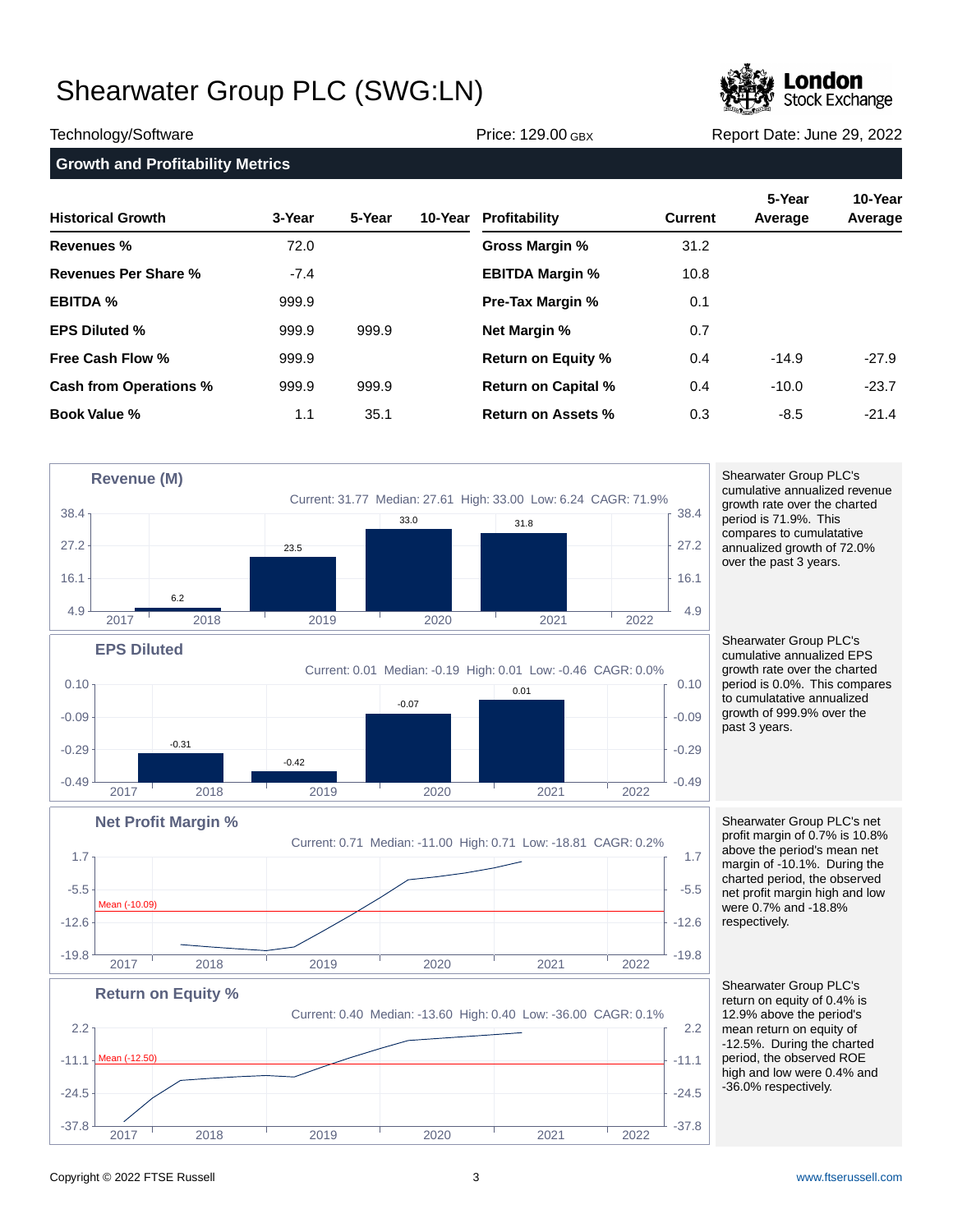

| Technology/Software                |                | Price: 129.00 GBX       |                          |                                  | Report Date: June 29, 2022 |                         |                   |
|------------------------------------|----------------|-------------------------|--------------------------|----------------------------------|----------------------------|-------------------------|-------------------|
| <b>Valuation Metrics</b>           |                |                         |                          |                                  |                            |                         |                   |
|                                    | <b>Current</b> | 5-Year<br><b>Median</b> | 10-Year<br><b>Median</b> |                                  | <b>Current</b>             | 5-Year<br><b>Median</b> | 10-Year<br>Median |
| <b>Price / EPS TTM</b>             | 99.9           |                         |                          | <b>Earnings Yield %</b>          | 0.68                       |                         |                   |
| <b>Price / Sales</b>               | 0.9            |                         |                          | Free Cash Flow Yield %           | 22.50                      |                         |                   |
| <b>Price / Operating Cash Flow</b> | 8.5            |                         |                          | Dividend Yield %                 | 0.00                       |                         |                   |
| <b>Price / Book Value</b>          | 0.5            |                         |                          | <b>Enterprise Value / EBITDA</b> | 6.8                        |                         |                   |



Shearwater Group PLC is trading at 99.90 times its EPS generated during the latest fiscal year. This multiple is equal to the historically observed median of 99.90, while high and low observations have been 99.90 and 75.00.

Shearwater Group PLC is trading at a Price to Sales ratio of 0.92 based on sales generated during the latest fiscal year. This ratio is below the historically observed median ratio of 0.97, while high and low observations have been 1.53 and 0.53.

Shearwater Group PLC is trading at a Price to Book ratio of 0.54 based on book value at the latest fiscal year end. This ratio is below the historically observed median of 0.65, while high and low observations have been 1.12 and 0.32.

Shearwater Group PLC has a Free Cash Flow Yield of 22.50% based on free cash flow generated during the latest fiscal year. This value is above the historically observed median yield of 18.50%, while high and low observations have been 38.69 and 0.00.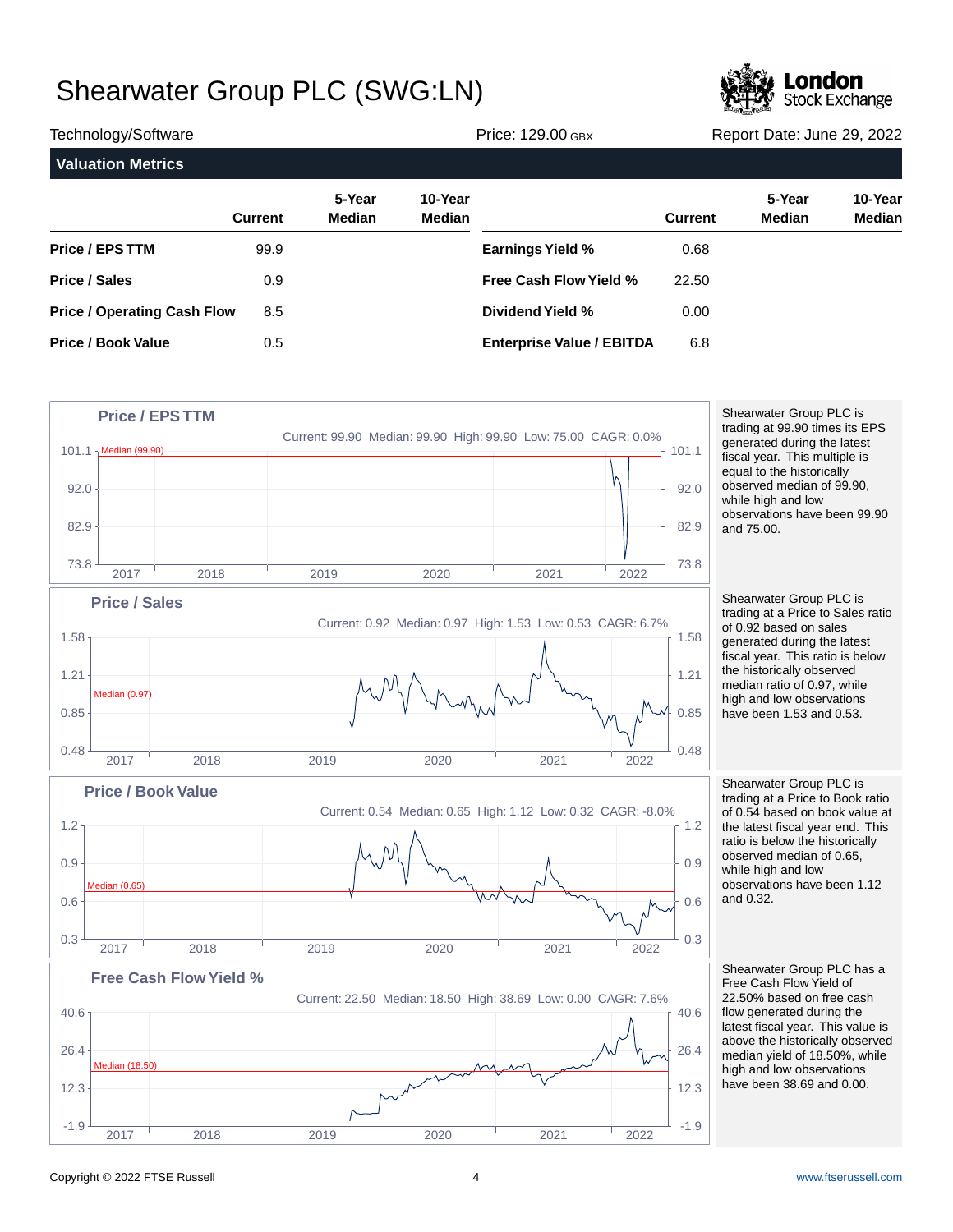

Technology/Software Price: 129.00 GBX Report Date: June 29, 2022

## **ICB Subsector Peer Comparisons**









## **Price / EPS TTM Price / Book Value**



## **EPS 5-Year Growth Rate % Revenue 5-Year Growth Rate %**



49.0

49.0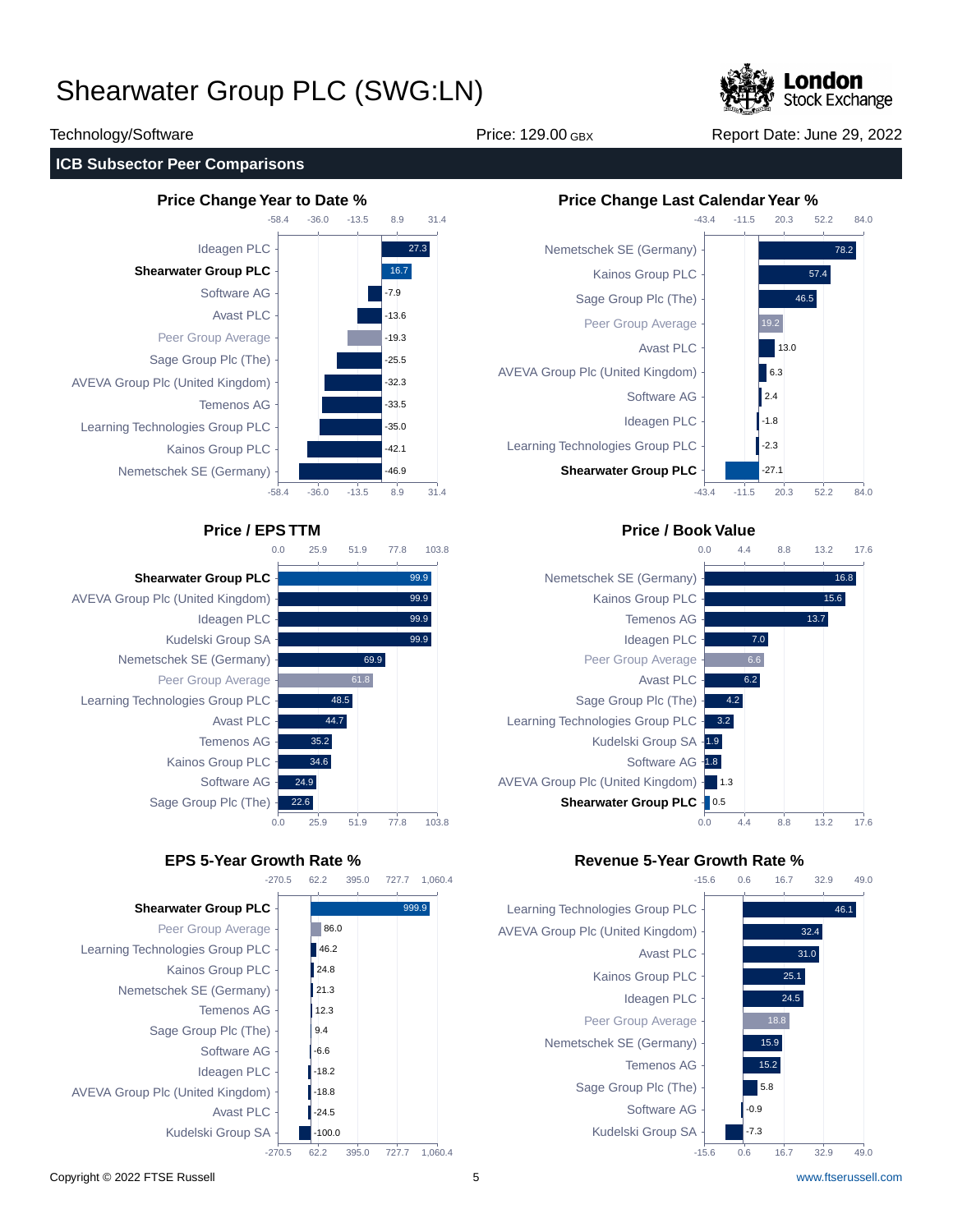

### **Abbreviations:**

| <b>CAGR</b>   | - Cumulative annual growth rate.                                |
|---------------|-----------------------------------------------------------------|
| <b>EBIT</b>   | - Earnings before interest and taxes.                           |
| <b>EBITDA</b> | - Earnings before interest, taxes, depreciation & amortization. |
| <b>LFY</b>    | - Last fiscal year                                              |
| м             | - Million                                                       |
| <b>LON</b>    | - London Stock Exchange                                         |
|               |                                                                 |

### **Definitions:**

**Market Value** - Weekly Price times latest Shares Outstanding times any applicable ADR factor.

**Revenue** - Sum of the last four quarters of Revenues.

**Revenue Per Share** - Sum of the last four quarters of Total Revenue divided by Weighted Average Shares Outstanding.

**Operating EPS LFY** - EPS excluding non-recurring, non-operating items, fiscal year aligned TTM value.

60-Day Average Volume (000) - The average of the last 60 daily volume values in thousands of shares.

**Price 52-Week High** - The high closing price from the last 52 weeks of daily closing prices.

**Price 52-Week Low** - The low closing price from the last 52 weeks of daily closing prices.

**Price / 52-Week High** - Latest price divided by the high price from the past 52 weeks of daily closing prices.

**Price / 52-Week Low** - Latest price divided by the low price from the past 52 weeks of daily closing prices.

**50-Day Average Price** - Mean of last 50 daily closing prices.

**200-Day Average Price** - Mean of last 200 daily closing prices.

Price / 50-Day Average Price - Latest closing price divided by mean of last 50 daily closing prices, as a percentage.

**Price / 200-Day Average Price** - Latest closing price divided by mean of last 200 daily closing prices, as a percentage.

Relative Strength Index - Relative Strength Index or RSI measures the magnitude of gains over a given time period against the magnitude of losses over that period. The equation is RSI = 100 - 100 / (1 + RS) where RS = (total gains / n) / (total losses / n) and n = number of RSI periods. In this item, 14 days is used and one year of daily prices are considered. A value of 30 or below may imply oversold and 70 or above may imply overbought.

**Price Volatility** - The standard deviation of the last 20 days of daily closing prices.

Sharpe Ratio - The 5 year average of the excess monthly return over the risk - free rate(1 - month T - bill) over the 5 year standard deviation of the same series.

**Sortino Ratio** - The same calculation as the Sharpe Ratio but with positive excess returns set to zero for the standard deviation denominator, so only negative volatility weighs in.

**Dividends Per Share TTM** - Sum of the last four quarters of Dividends Per Share.

Payout Ratio - Dividends Per Share TTM divided by Operating EPS TTM.

**Dividend Yield TTM %** - Sum of the last four quarter of Dividends Per Share divided by Weekly Price.

**EBITDA** - Sum of the last four quarters of EBITDA (Operating Income + Depreciation & Amortization).

**Free Cash Flow** - Sum of the last four quarters Net Cash from Operations minus Capital Expenditures (Purchase of Property, Plant & Equipment), from the Cash Flow Statement.

**Book Value Per Share** - Total Common Equity last quarter divided by Shares Outstanding last quarter.

**Gross Margin %** - Sum of the last four quarters Gross Profit divided by the sum of the last four quarters Revenues.

**EBITDA Margin %** - Sum of the last four quarters EBITDA divided by the sum of the last four quarters Revenues.

**Pre-Tax Margin %** - Sum of the last four quarters of Earnings Before Taxes divided by sum of the last four quarters Revenues.

**Net Profit Margin %** - Sum of the last four quarters of Operating EPS divided by sum of the last four quarters Revenues Per Share.

**Return on Equity %** - Sum of the last four quarters of Operating EPS divided by the average of the last four quarters Book Value.

**Return on Capital %** - Sum of the last four quarters of Operating EPS divided by the average of the last four quarters Total Capital Per Share.

**Return on Assets %** - Sum of the last four quarters of Operating EPS divided by the average of the last four quarters Total Assets Per Share.

**Price / EPS TTM** - Weekly Price divided by the sum of the last four quarters of Operating EPS (capped at 99.9).

**Price / Sales** - Weekly Price divided by Revenues Per Share TTM.

**Price / Book Value** - Weekly Price divided by Book Value Per Share last quarter. Book Value Per Share is Total Common Equity last quarter divided by Shares Outstanding last quarter (capped at 49.9).

**Free Cash Flow Yield %** - Free Cash Flow Per Share TTM divided by Weekly Price.

Enterprise Value - Market Value plus Total Debt last year plus Preferred Equity last year minus Cash & Cash Equivalents last year.

**Enterprise Value / Sales** - Enterprise Value divided by the sum of the last four quarters of Revenue.

**Enterprise Value / EBITDA** - Enterprise Value divided by EBITDA TTM.

**Enterprise Value / EBIT** - Enterprise Value divided by trailing four quarters of Operating Income.

Enterprise Value / Free Cash Flow- Enterprise Value divided by the sum of the last four quarters of Free Cash Flow.

**Russell 1000 Index** - The largest 1,000 stocks by market cap, the index comprehensively covers the US large cap universe.

EPS 5-Year Growth Rate % is capped at 999.9%.

Revenue 5-Year Growth Rate % is capped at 999.9%.



Technology/Software Price: 129.00 GBX Report Date: June 29, 2022